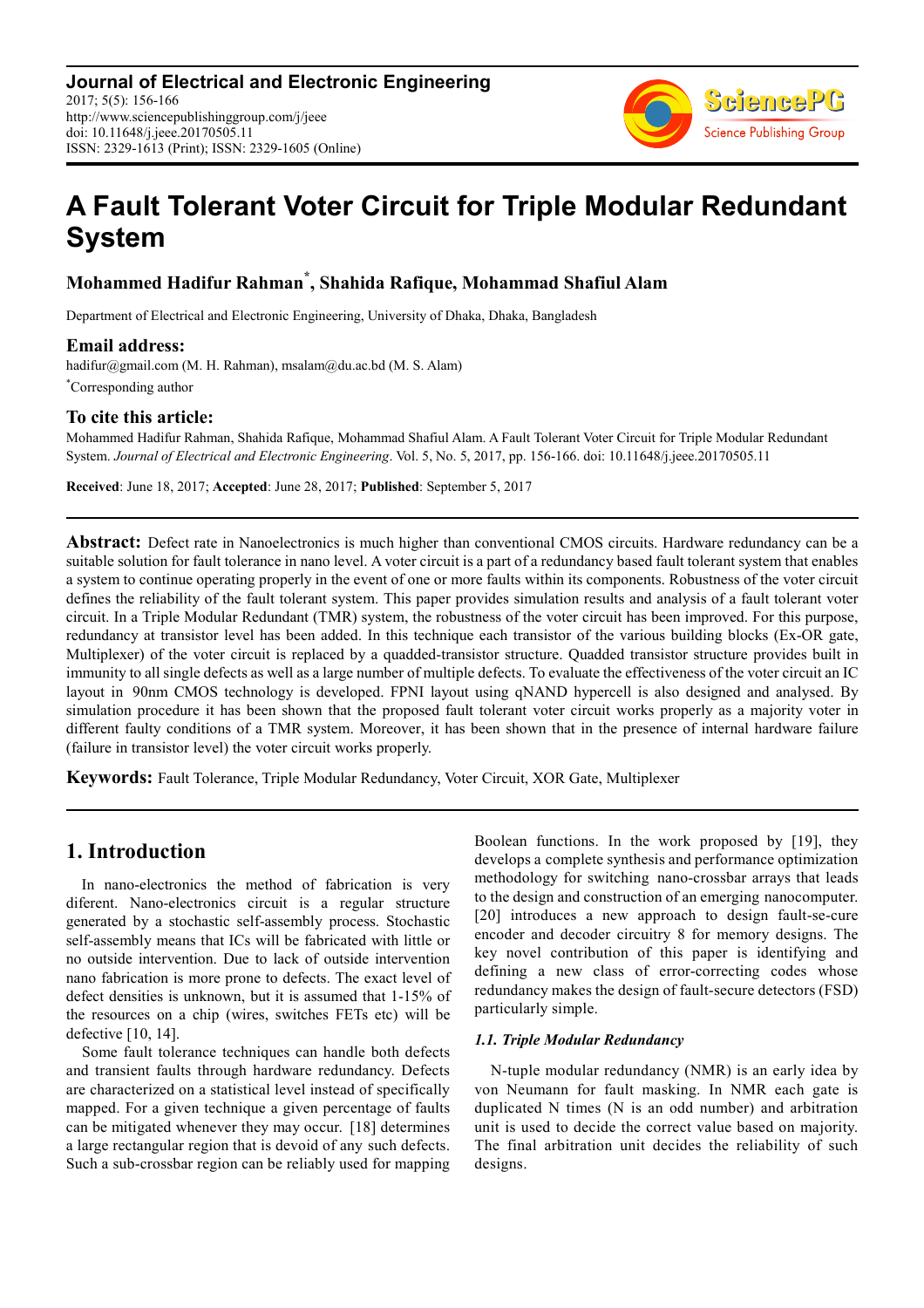Triple Modular Redundancy (TMR) is a special case of NMR. TMR is based on hardware redundancy. In TMR, three identical modules perform the same operation. Outputs of these modules pass through a voter circuit. The voter produces the final output according to the majority inputs. If we further triplicate the TMR circuit, the obtained circuit will get nine copies of the basic module and there will be two layers of majority gates. This process can be repeated, which is called cascaded triple modular redundancy (CTMR) or recursive triple modular redundancy (RTMR).

Using CTMR in a nanochip with large nanoscale devices would require an extremely low device error rate [11]. In [12], it is shown that recursive voting leads to a double exponential decrease in a circuit's failure probability. But the problem is that a single error in the last majority gate can cause an incorrect result which will make the circuit less effective.

The use of TMR (Triple Modular Redundancy) and its variants are most commonly for SEU (Single Event Upset) mitigation [6, 7, 11]. The excessive area overhead is the main disadvantage of Triple Modular Redundancy (TMR). Specifically a design based on TMR occupies 200% more area than the original circuit. The Selective Triple Modular Redundancy (STMR) technique uses partial redundancy for SEU immunity [12]. The STMR technique operates on a gate-level circuit. At first the sensitive gates are identified and then only such gates are triplicated. But the LUT network obtained after the technology mapping stage, becomes very different from the gate-level circuit. After the technology mapping stage the area savings at the gate-level circuit are diminished. In Reduced TMR (RTMR) redundant copies of only a reduced set of LUTs are created. This reduced set of LUTs is first identified using an extension of a standard gate-level technique described in [12].



*Figure 1. Triple Modular Redundancy.* 

Even in the presence of high device failure or soft error rates in nanocomputing TMR technique provides high reliability despite the high redundancy overhead [13]. But the increment in reliability depends on an assumption that the voter block is free from the same failures that the rest of the design is facing. While this assumption seems true for traditional silicon technologies, it is very difficult for designs based on nanotechnology. The quadded-transistor technique can improve the reliability of Triple-Modular Redundancy by voter hardening [5].

#### *1.2. Fault Tolerant Voter*

In NMR systems the reliability of the voter is very important in order to decide the final output. There are several voting strategies. These are majority, median or plurality [3]. At low redundancy factors  $(N < 7)$  the implementation of majority voter is more efficient [4]. The former research works are mainly based on the assumption that the voter is fault free [1], [2]. However, there are possibilities of faults in voter circuit also.

#### *1.3. Different Voters*

#### *A. Classic Voter*

According to the boolean expression in (3), the classic voter circuit is shown in Figure 2(a). However, this structure immune from a single-fault only if it occurs on one module. But due to a failure of AND or OR gates, there is a possibility of incorrect outout. For example, if  $A = B = C = 0$  and there is an unique fault in S1, the output will be  $V = 1$  which is an incorrect value.

Another fault-tolerant voter circuit (NFTVC) [5] is shown in Figure 2(b). The circuit uses a priority encoder to produce the select signal for the multiplexer. With  $A = B = C = 0$ , if any of the nodes in the voter, i.e. either S1 or S2 is stuck to 1, the circuit will still produce the correct output as 0. This voter structure is fault-tolerant but not succinct.

if  $I1 = 0$ , then sel = 0 and A (equals to B) is going to be selected as the output;

if  $I2 = 0$ , then sel = 1 and C (equals to B) is the selected output.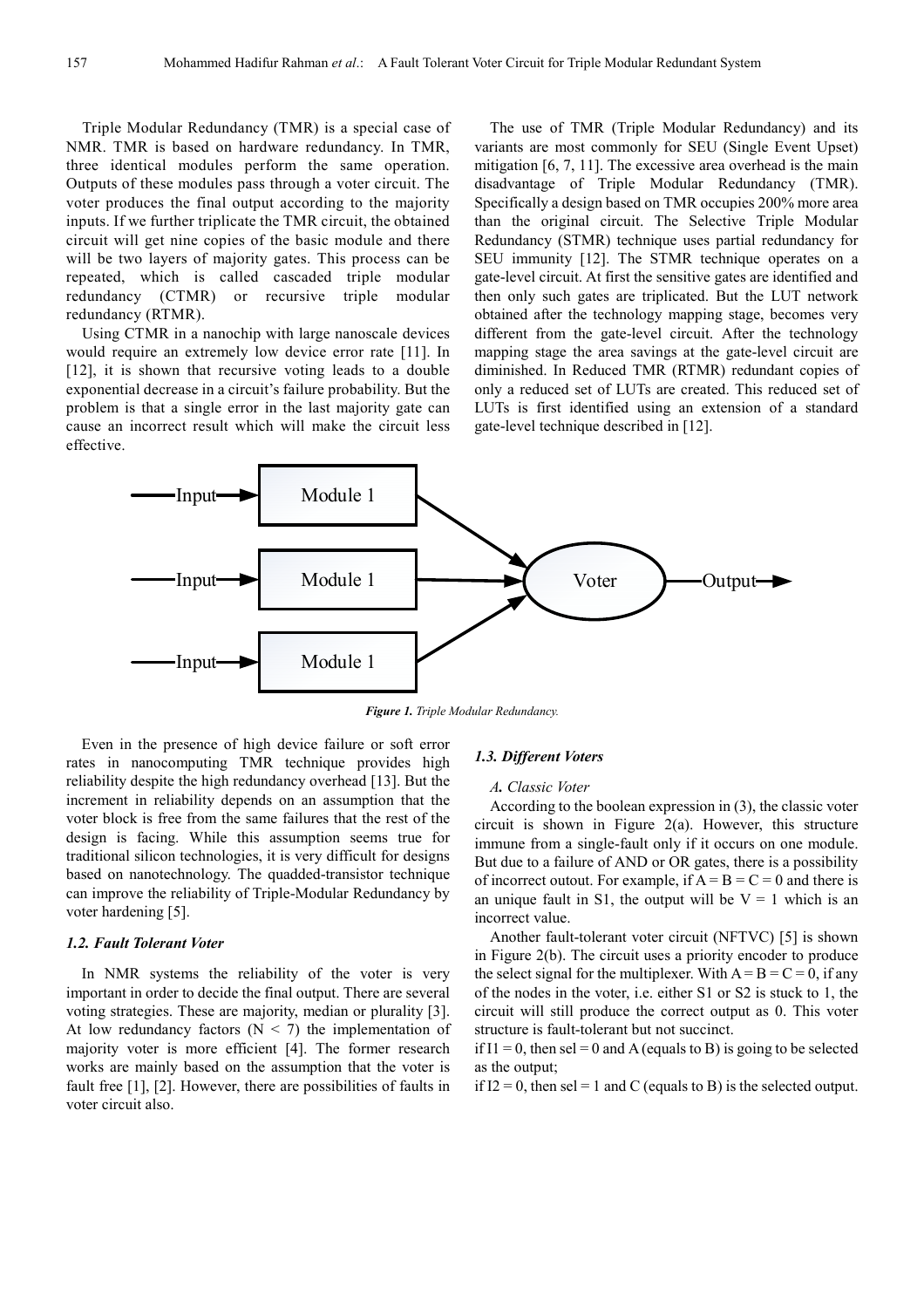

*Figure 2. a) Conventional Scheme of a majority Voter b) Kshirasgar's scheme (NFTVC) of Majority Voter c) Fault Tolerant Voter proposed by Tian Ban.* 

#### *B. A simple Fault Tolerant Voter*

In this work, an alternative scheme is followed for majority voting presented in Figure 4 as proposed in [6]. This structure is fault-tolerant following the analysis below:

*a) A fault occurs on the voter:* It means that the unique internal node S is stuck to a fault. Due to the single-fault model, the output is correct, independent of the value  $S(A = B)$  $= C$ 

#### *b) A fault occurs on one of the modules M:*

Case 1 (C is faulty): The logic signals A and B are the same and  $S = A \oplus B$ . So, the multiplexer's output will be signal B which represents the majority value.

Case 2 (A or B is faulty): The logic signals A and B are different and the majority must be the logic value given by AC + BC, which corresponds to logic value C. According to the scheme, this relation is respected because  $S = A \oplus B = 1$ .

#### *1.4. Quaded Logic*

Quadded logic [10] is an adhoc configuration of the interwoven redundant logic which is a fault-tolerant technique introduced by Pierce [10]. In quadded circuit each NAND gate is replaced with a group of four NAND gates, each of which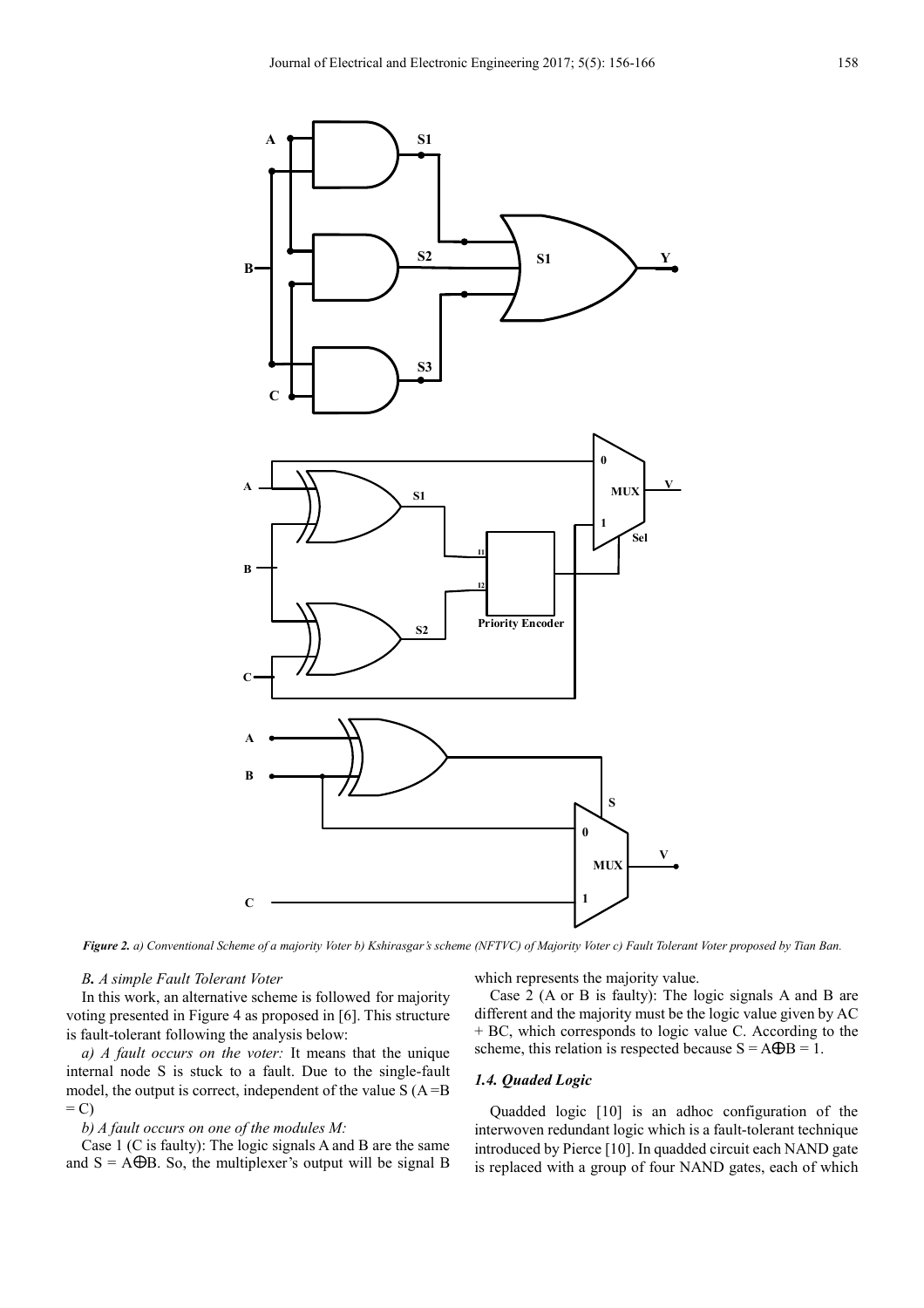has the twice as many inputs as the one it replaces. Then these four outputs of each group are divided into two sets of outputs, each providing inputs to two successive gates. In a quadded circuit the interconnections are eight times as many as those used in the non-redundant form. In a quadded circuit, a single critical error  $(1 - 0)$  can be corrected by passing through two stages of logic and a single sub-critical error  $(0 - 1)$  will be corrected after passing a single stage. It is very important that the interconnect pattern at the output of a stage is different from the interconnect patterns of any of its input variables. Though the quadded logic is an appropriate defect tolerance technique for most single errors, but the errors occurring at the last two stages of logic may not be corrected. Figure 2 shows an example of TMR and quadded logic circuits.

### **2. Methodology of Proposed Voter Circuit**

This paper presents a promising fault tolerant technique for majority voter circuit used in TMR.

- (a) A fault tolerant voter circuit from [6] has been chosen.
- (b) Moreover to make the voter circuit more robust, a transistor level redundant technique is used. Using Quadded Transistor logic as described, a NAND gate is

made.

- (c) Each transistor of the NAND circuit is replaced with a quadded transistor structure. The schematic of this quadded structured NAND (qNANAD) gate and its block diagram is drawn by a commercial software DSCH, as shown in figure 4.
- (d) Using this qNAND the schematic diagram of an Ex-OR gate (qEx-OR) and a multiplexor (qMUX)is drawn as shown in figure 5.
- (e) Using these qEx-OR and qMUX circuit finally the schematic of desired voter circuit is made as shown in figure 5.
- (f) From the schematic of the voter circuit, the Verilog code is obtained.
- (g) Compiling the Verilog, IC layout of the proposed voter circuit is gained as shown in Figure 6.
- (h) Then the spice simulation is performed in the environment of the Commercial software Microwind.

The proposed circuit is more robust because it is fault tolerant for a single fault in each quadded transistor structure. If there are more faults in different quadded transistor structure the circuit works properly. All possible faults are tested by simulation.



*Figure 3. qNAND Schematic.*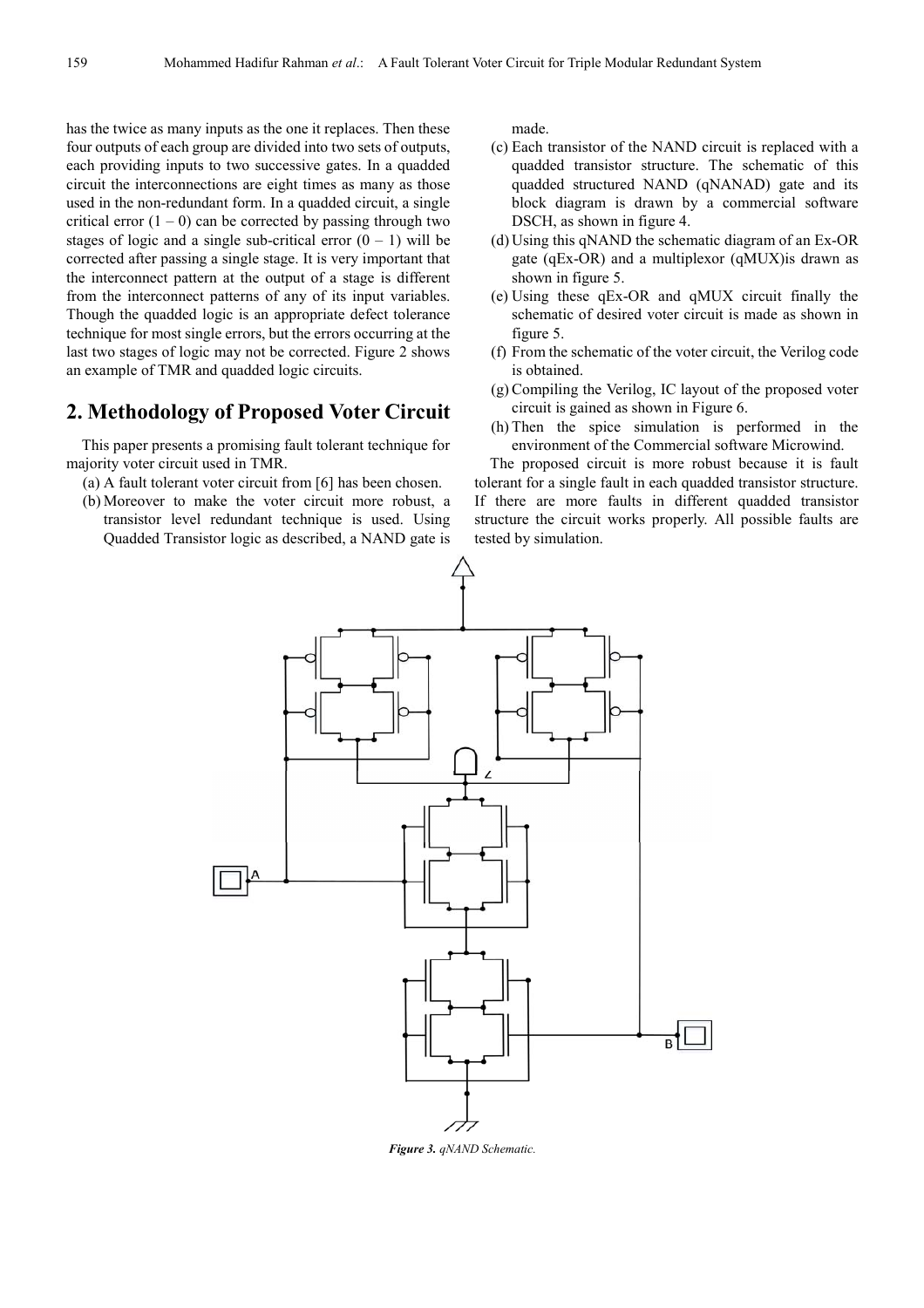

# **3. Simulation of Proposed Voter Circuit**

To optimize the FPNI system for an intended application

(voter Circuit), the hypercell is customised prior to fabrication. Snider and Williams in their original work [16], showed two types of hypercell.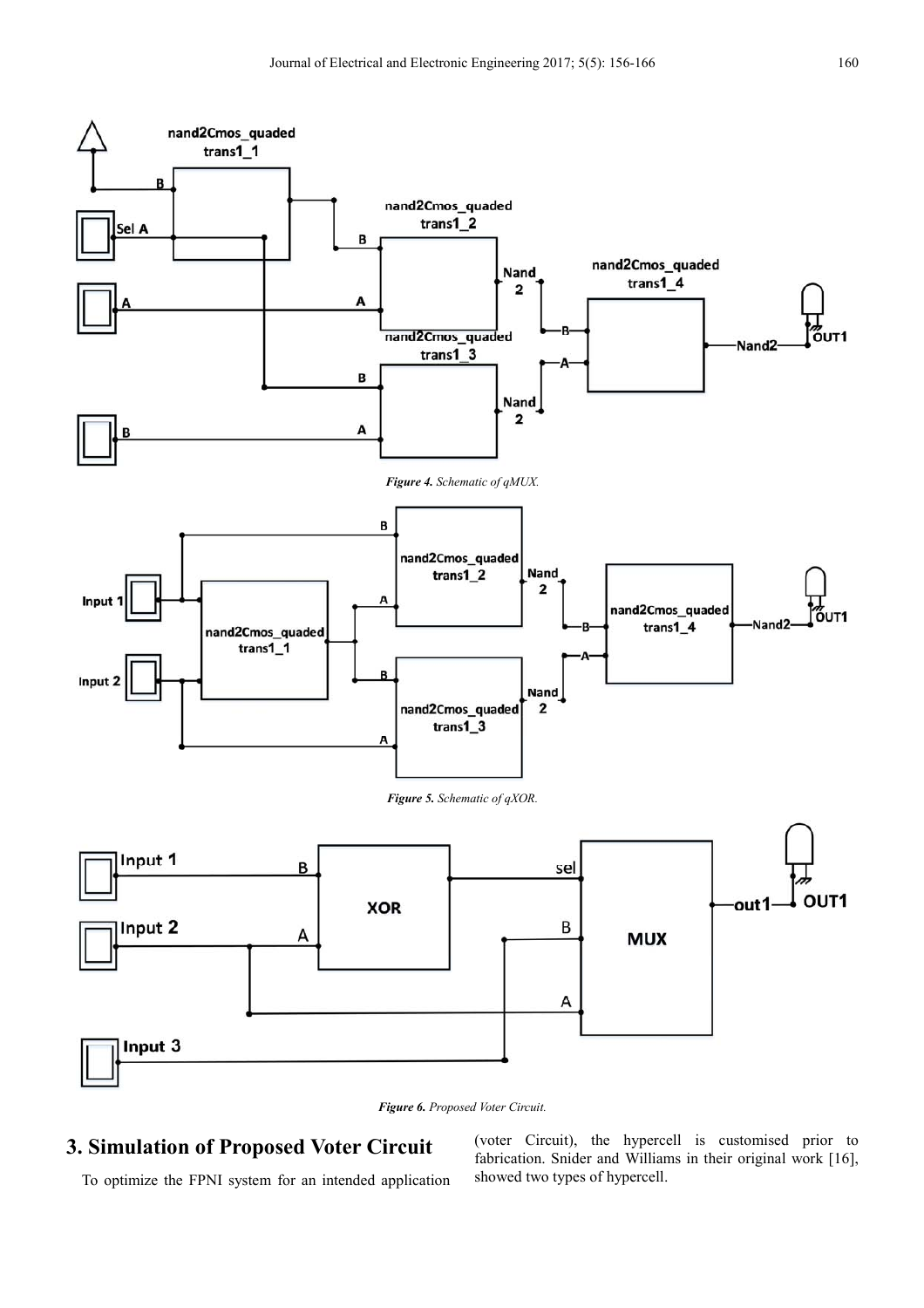$A4\times4$  and hypercell consisting four two cell NAND gate eight single cell buffer gate.

A6×7 hypercell that provides a flipflop in addition to the first one.

An alternative 4×4 hypercell is used for this voter circut design. as shown figure 7. It consists of eight 2 input NAND gates only. For any intended applicatipon this hypercell can be customised using this universal gate.

Proposed reliable voter circuit consists of an XOR gate and a 2:1 multiplexer. As shown in figure 7, to realize the 2 input XOR gate , 4 NAND gates is configured (gate 1, 2, 3 and 4) and to realize the multiplexer rest of the four NAND gates of the hypercell were configured, combinedly realizing the voter circuit.

All the parts of the voter circuit can be specified precisely in the CMOS layout level with specific CMOS components. The FPNI layout for our design (voter circuit) is shown in figure 7. As shown in this layout, we used all the NAND gates in the hypercell which ensures maximum utilization of area. To facilitate the alignment of uniform nanowire interconnect structure the mapping of FPNI gates to integer unit cell can be inefficient. However, in designing the layout shown in figure functionality of the circuit was given more priority.



*Figure 7. FPNI Voter Circuit Using qNAND.* 

It is considered that, the voter circuit gets 3 inputs (in1, in2, in3) from the same source. So ideally the inputs should be same. Due to a fault if any one of these inputs does not follow the others, then the voter will make the output according to majority.

A simulation procedure is followed to establish the

robustness of our proposed voter circuit. The effect of different faults are examined that may occur in a TMR system. These faulty situations are defined as different cases described below.

Input in1 is faulty. Its value is stuck or fixed to 0 state. But other inputs in2 and in3 are working properly and they are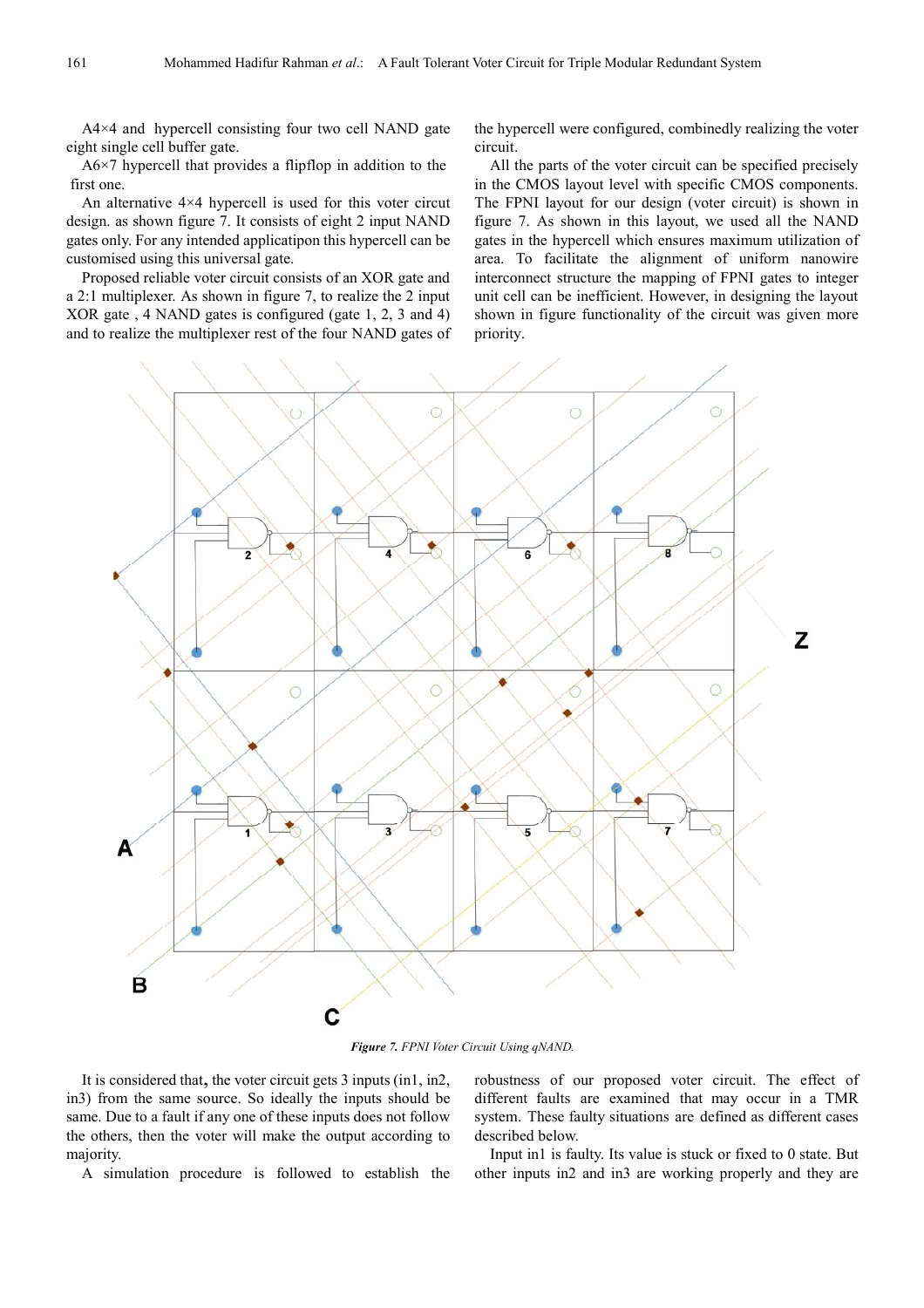following the original input. So in2 and in3 are following each other. The situation is described as shown in Figure 8 and Figure 9 as stated below.



#### *Figure 8. Layout of proposed Voter circuit.*



*Figure 9. Simulation output of the proposed voter circuit.* 

Case 1: C is stuck-at-0(s-a-0), A. follows B. So the output out1 follows A and B

out1 follows A and B.

Case 2: C is stuck-at-1(s-a-1), A. follows B. So the output out1 follows A and B.

Case 3: C is stuck-at-0(s-a-0), A. follows B. So the output

# **4. Fault Injection**

However, for making any circuit fault tolerant, redundancy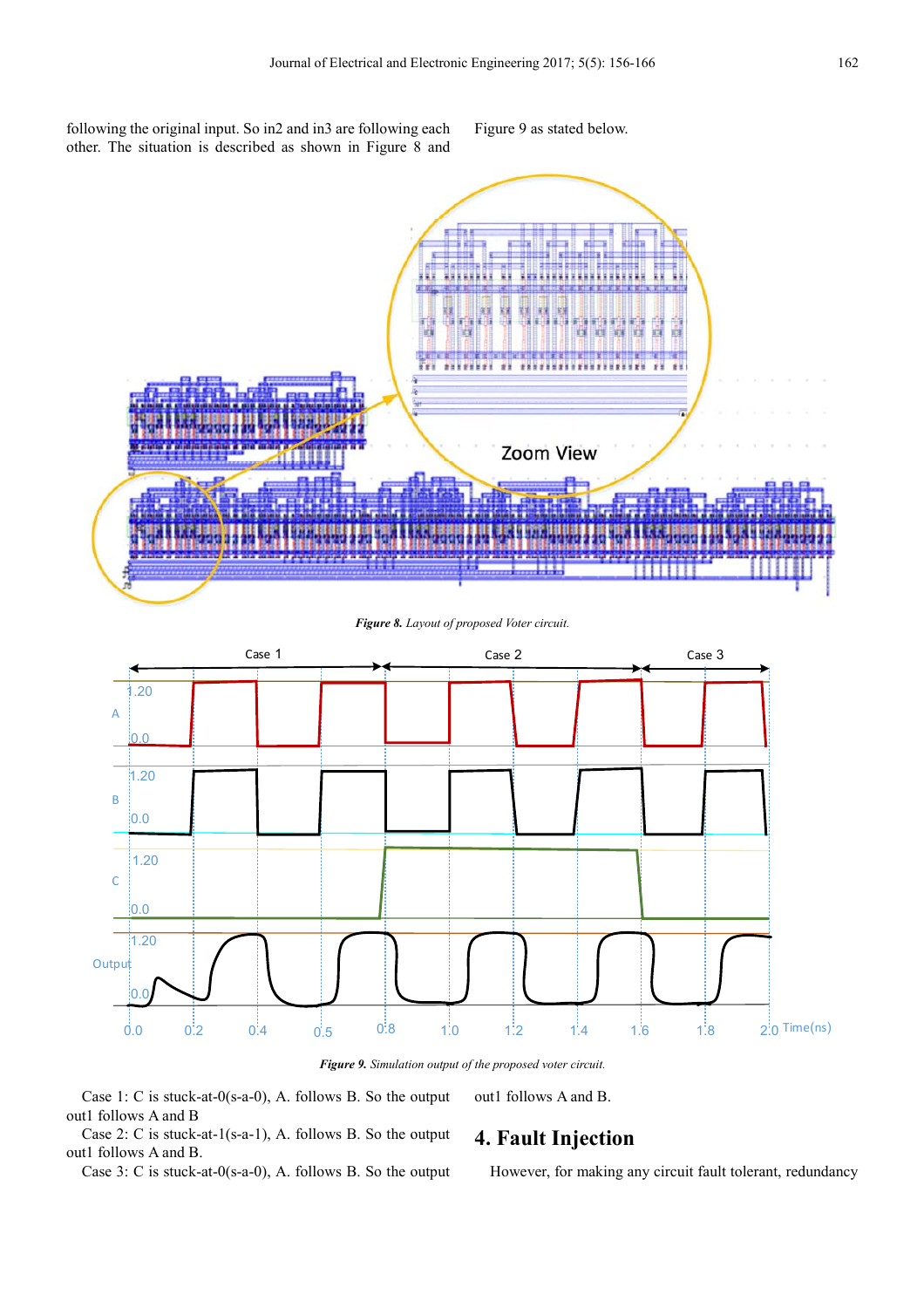is an appropriate choice. In this paper, triple mudular redundancy has beed used for such purpose. As we know, a majority voter circuit is need for TMR system. But the voter circuit itself may be faulty. To resolve this problem, QNAND has been used for making multiplexer and XOR gate which are are the basic building block of Voter circuit. This fault tolerant tolerant voter circuit can perform properly inspite of hardware hardware defect in consisting QNAND. Again a majority voter circuit follows the majority of the input. If it works as like this, it's working properly otherwise it's not working properly. To asses the fault tolerance of proposed voter circuit, circuit, it is tested against different fault models models such uck at  $0$ , stuck at  $1$ , bridging fault model as stodel

*Testing with stuck at fault 0* 

Stuck at 0 is a basic fault model for testing performance of any design. In such cases, a particular elements are set to be open. As a result, the whole component fails to operate correctly. If the defects do not occur in any two parallel transistors, double stuck open or their corresponding bridge effects are tolerated. In the Figure 10, proposed voter circuit is is consists of faulty components, ahere stuck at 0 is applied. Its corresponding output is given in Figure 11, from where it is is seen that, for the case 1 output is following A and C where B B is stuck at 0. Majority of the inputs are same (A and C). So a a different value for B is not causing any problem. So it could could be said that, majority voter works properly in such faulty hardware condition.



*Figure 10. Voter Circuit affected with stuck at 0 problem.* 



*Figure 11. Output of Voter circuit affected with struck at 0 defect.* 

#### *Testing with stuck at 1 fault*

Double–stuck short or their corresponding bridge defects are tolerated as long as they do not occur to any series transistors. Figure 12 shows the structure of voter circut with stuck at 1 fault and corresponding output is shown in Figure 13. From the output of Figure 13 it is seen that, input A is stuck at 1 for the whole time period. But input A and B are same. So, just like a correct voter circuit, proposed voter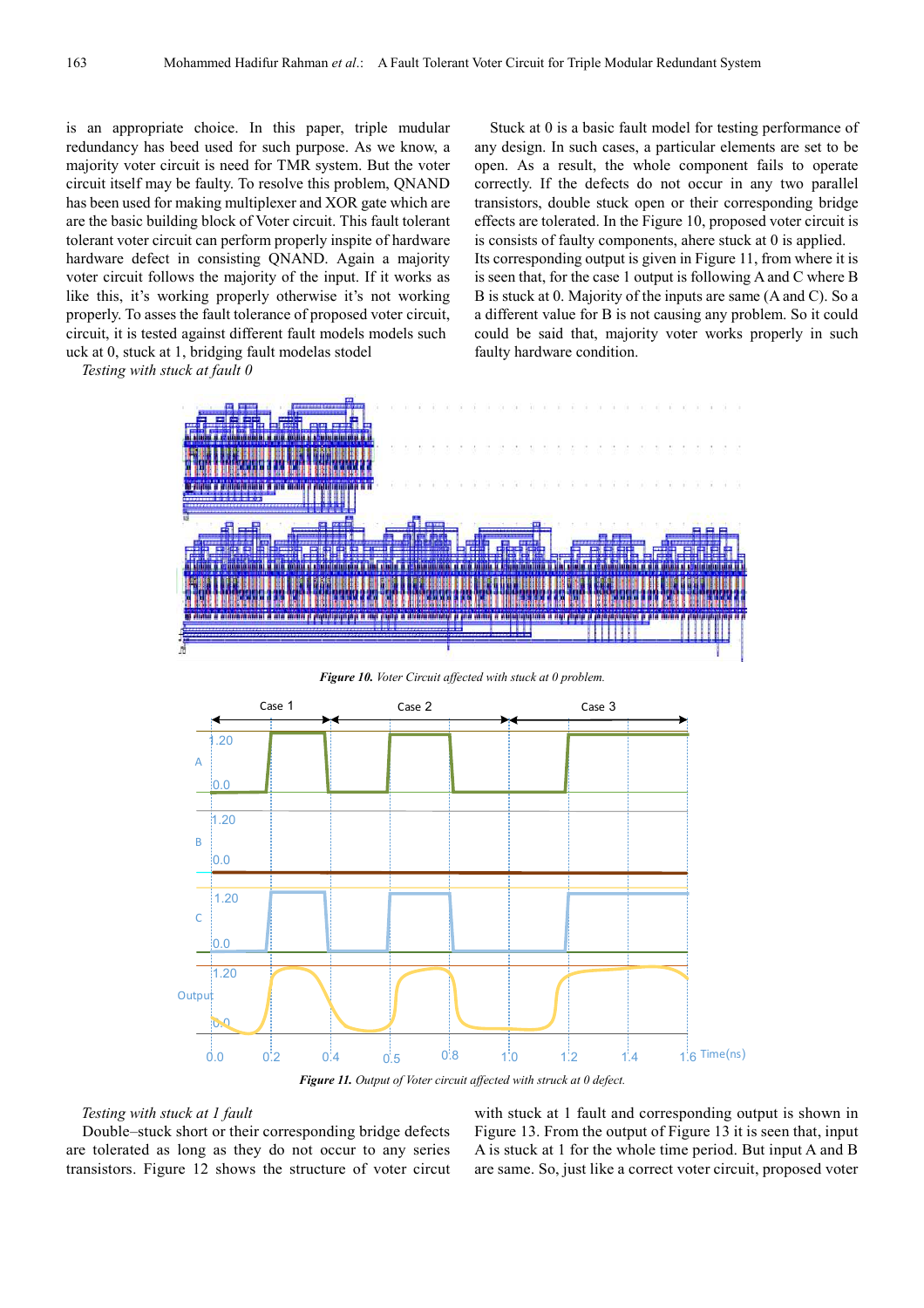structutre is following B and C, thus giving correct result. Like same way, proposed voter circut has been tested with different fasulty condition, but it works properly in presence of such hardware faults and defects.



*Figure 12. Voter Circuit affected with stuck at 1 problem.* 



*Figure 13. Output of Voter circuit affected with struck at 1 defect.* 

# **5. Discussion**

The FPNI architechture provides combined shrinkage of field programmable arrays. Simulation shows that, the approach is highly defect tolerant usually occuring in nanoscale structures. According to our simulation results, FPNI can simultaneously improve three performance issues with respect to CMOSonly FPGAs: circuit density, power, and defect tolerance, without requiring improvements in the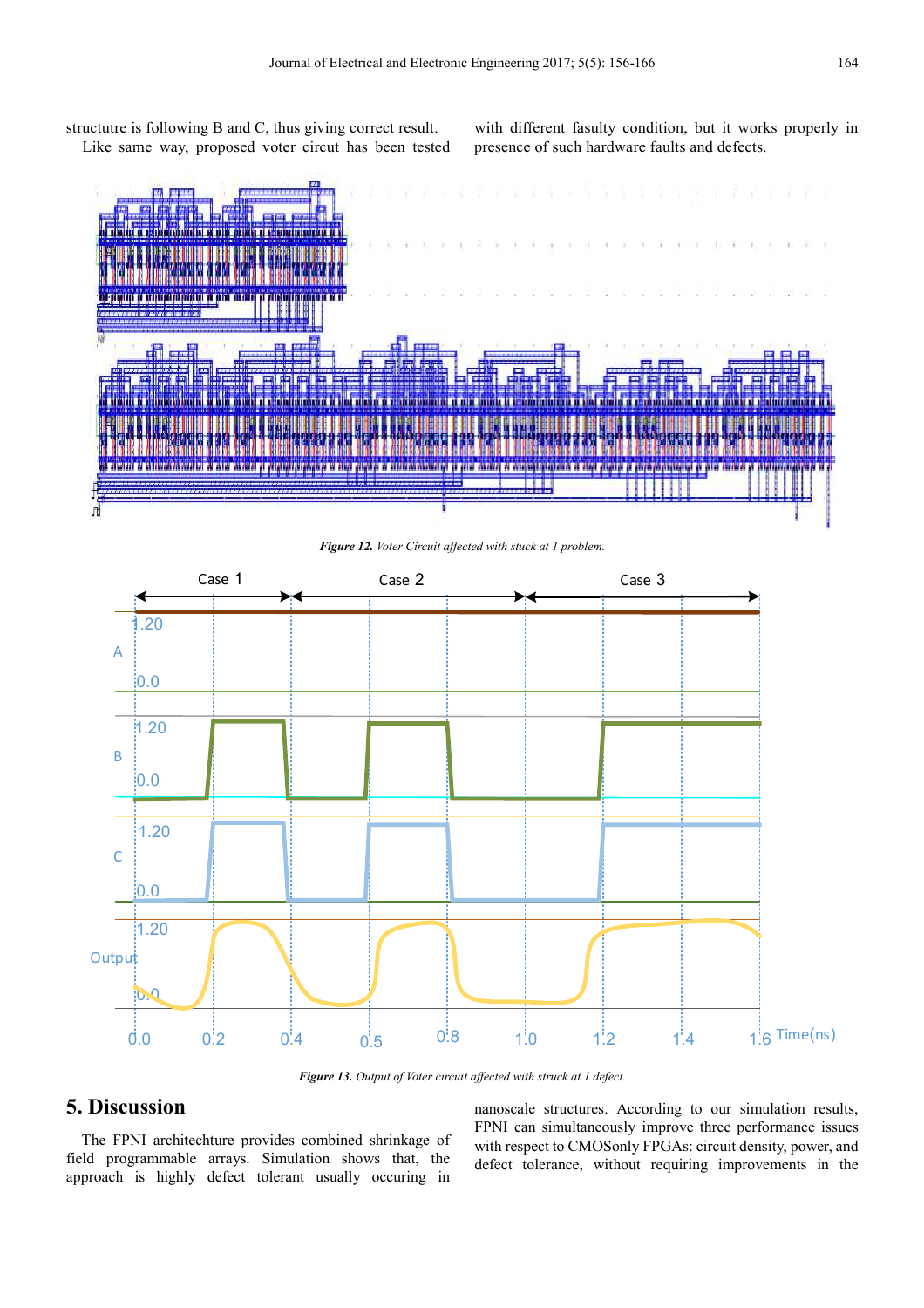transistors themselves. Variations in nanowire and junction electrical properties will present challenges in modelling ultimate device performance—it is likely that the power and clock rate will be need to be determined empirically for each chip. the extremely high switch redundancy in FPNI, shown in in the defect-tolerance experiments, can be exploited to make compilation viable in a reasonable amount of time. Scaling down both nano and CMOS fabrication dimensions causes dynamic power dissipation to scale down as well, primarily due to reduced wire capacitance from shorter wires. Unfortunately, static power dissipation in CMOS increases as feature sizes decrease, and nanowire resistance increases rapidly as cross-sectional area shrinks, causing RC delays to reduce performance. Circuit designers at the nanoscale will be forced to make trade-offs between clock rate, area, power, and fabrication cost.

### **6. Conclusion**

Nano scale devices, assembled chemically or lithiographically, must face high probability of failure. Any Nano scale architechtures built from huge numbers of nanoscale devices contain a huge number of defects. So, it's a great challenge for the engineers to develop such fault tolerant architechture. Redundancy techniques such as N-tuple modular redundancy (NMR) is now widely used to correct faulty behavior and achieve high reliability. NMR systems require a voter in order to decide the final output. But if the voter circuit itself is faulty, then the circuit becomes unreliable. So, a fault tolearble voter circuit is in need for such redundancy techniques. In this research work, a quaded structure NAND gate using four transistor is proposed. Using this quaded structure NAND, a triple modular redundancy (TMR) based voter circuit for fault tolerant nano architechture is proposed.

To evaluate the effectiveness of the voter circuit an IC layout in 90nm CMOS technology is developed. FPNI layout using qNAND hypercell is also designed and analysed. By simulation procedure it has been shown that the proposed fault tolerant voter circuit works properly as a majority voter in different faulty conditions of a TMR system. Moreover, it has been shown that in the presence of internal hardware failure (failure in transistor level) the voter circuit works properly. This voter circuit can be used for fault tolerance purposes in any redundant architechtures efficiently.

### **References**

- [1] O. Ruano, J. A. Maestro, P. Reviriego, "A Methodology for Automatic Insertion of Selective TMR in Digital Circuits Affected by SEUs," IEEE Transactions on Nanotechnology, vol.56, Issue 4, pp. 441-451, Aug. 2009.
- [2] J. Vial, A. Bosio, P. Girard, "Using TMR Architectures for Yield Improvement," in IEEE International Symposium on Defect and Fault Toleranceof VLSI Systems, DFTVS, pp.7-15, Oct. 2008.
- [3] D. M. Blough, G. F. Sullivan, "A comparison of voting strategies for faulttolerant distributed systems," in IEEE symposium on Reliable Distributed Systems, pp. 136-145, Oct. 1990.
- [4] A. Namazi, S. Askari and M. Nourani, "Highly reliable A/D converter using analog voting," in IEEE International Conference on ComputerDesign, pp. 334-339, Oct. 2008.
- [5] R. V. Kshirsagar, R. M. Patrikar, "Design of a novel fault-tolerant voter circuit for TMR implementation to improve reliability in digital circuits," in Microelectronics Reliability, vol.49, pp.1573-1577, Dec. 2009.
- [6] Tian Ban and Lirida A. B. Naviner, "A Simple Fault-tolerant Digital Voter Circuit in TMR Nanoarchitectures", IEEE International NEWCAS Conference, Montreal, Canada 2010-06
- [7] F. L. Kastensmidt, L. Sterpone, L. Carro, and M. S. Reorda. On the Optimal Design of TripleModular Redundancy Logic for SRAM-based FPGAs. Proceedings of Design, Automation and Test in Europe, pages 1290–1295, 2005.
- [8] N. Rollins,M. Wirthlin, P. Graham, and M. Caffrey. Evaluating TMR Techniques in the Presence of Single Event Upsets. Proceedings of 6th Annual International Conference onMilitary and Aerospace Programmable Logic Devices (MAPLD), May 2003.
- [9] R. Hentschke, F. Marques, F. Lima, L. Carro, A. Susin, and R. Ries. Analyzing Area and Performance Penalty of Protecting Different Digital Modules with Hamming Code and Triple Modular Redundancy. Proceedings of the 15th Symposium on Integrated Circuits and Systems Design, page 95, September 2002.
- [10] Chen He, Margarida F. Jacome, and Gustavo de Veciana, "A Reconfiguration-Based Defect Tolerant Design Paradigm for Nanotechnologies," IEEE Design & Test of Computers, July– August 2005, pp. 316–326.
- [11] S. Spagocci and T. Fountain, "Fault Rates in Nanochip Devices," Proc. Electrochemical Society, 1999, vol. 98–19, pp. 582–593.
- [12] Darshan D. Thaker, Francois Impens, Isaac L. Chuang, Rajeevan Amirtharajah, and Frederic T. Chong, "Recursive TMR: Scaling Fault Tolerance in the Nanoscale Era," IEEE Design & Test of Computers, July–August 2005, pp. 298–305.
- [13] R. Iris Bahar, "Trends and future directions in nano structure based computing and fabrication," International Conference on Computer Design (ICCD 06), pp. 522–528, 2006.
- [14] Huang, C, "Robust Computing with Nano-Scale Devices, Progress and challenges," Springer, 2010.
- [15] J. Vial, A. Bosio, P. Girard, "Using TMR Architectures for Yield Improvement," in IEEE International Symposium on Defect and Fault Tolerance of VLSI Systems, DFTVS, pp.7-15, Oct. 2008.
- [16] Snider, Gregory S., and R. Stanley Williams. "Nano/CMOS architectures using a field-programmable nanowire interconnect." Nanotechnology 18.3 (2007): 035204.
- [17] Kule, Malay, Hafizur Rahaman, and Bhargab B. Bhattacharya. "Reliable logic design with defective nano-crossbar architecture." Distributed Computing, VLSI, Electrical Circuits and Robotics (DISCOVER), IEEE. IEEE, 2016.